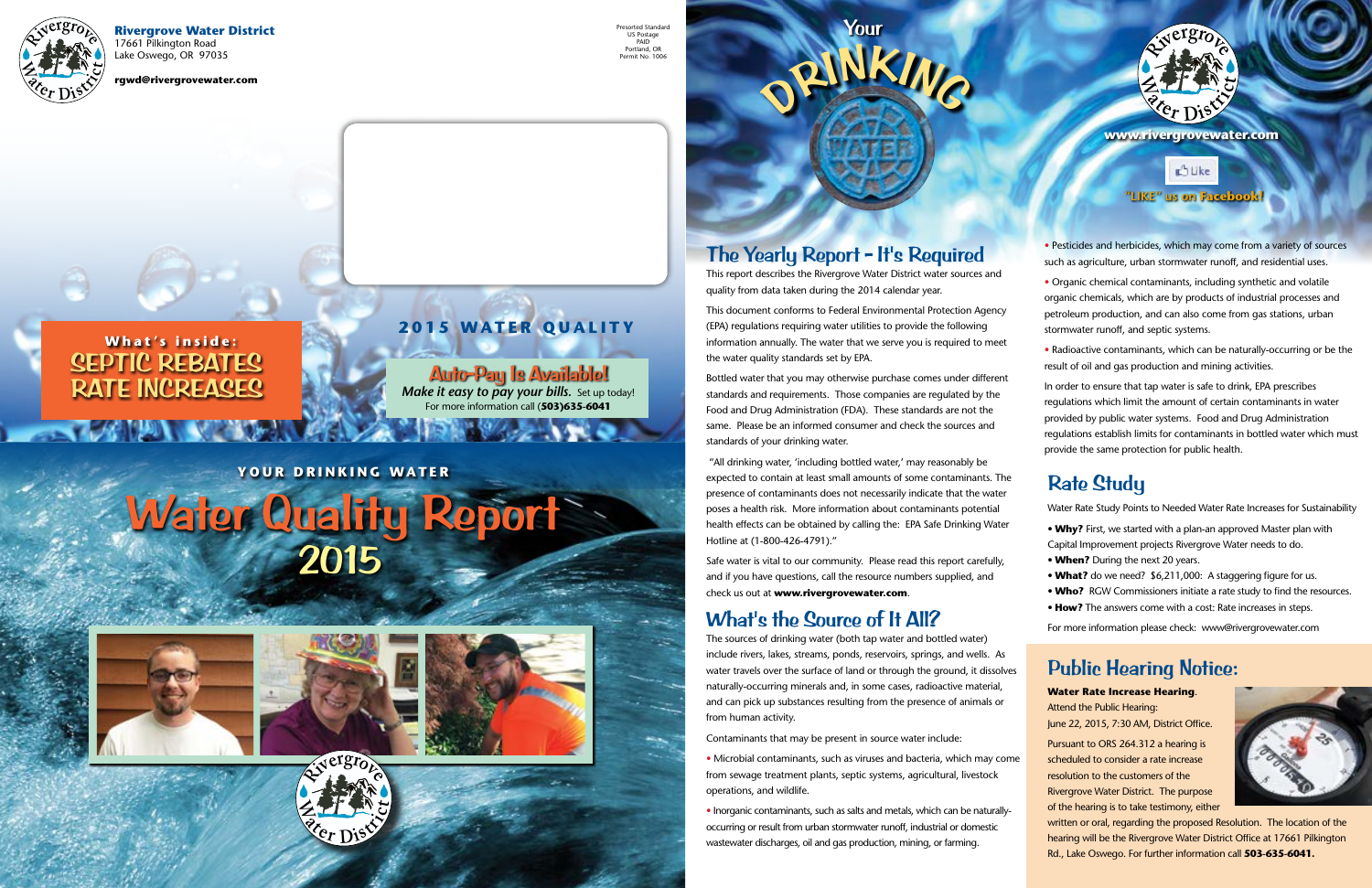### Table Definitions

In this table you will find many terms and abbreviations with which you might not be familiar. To help you better understand these terms we've provided the following definitions:

**Action Level (AL).** The concentration of a contaminant which, if exceeded, triggers a treatment or other requirement which a water system must follow.

**Grains Per Gallon (GPG).** Unit of water hardness. One GPG is 1 grain (64.8 milligrams) of calcium carbonate dissolved in 1 US gallon of water.

**Maximum Contaminant Level\*** *(maximum allowed)* **(MCL)**. The highest level of a contaminant that is allowed in drinking water. MCL's are set at very stringent levels.

**Contaminants.** When microbiological, inorganic, organic, and radioactive compounds in drinking water have exceeded regulated maximum levels they are considered contaminants.

**Non-Detects (ND).** Laboratory analysis indicates that the constituent is not present or that it is present at levels too low for modern laboratory equipment to detect.

**Parts per billion (ppb) or Micrograms per liter (ug/L).** One part per billion is comparable to one second in 32 years, or one minute in 2,000 years, a single penny in \$10,000,000,or the first 16 inches on a trip to the moon.

**Picocurries per liter.** Picocurie is a measure of radioactivity. One picocurie is a trillion times smaller than one curie.

**Maximum Contaminant Level Goal** (*"goal"*) **(MCLG)**. The level of a contaminant in drinking water below which there is no known or expected risk to health. MCLG's allow for a margin of safety.

**Non Regulated Contaminant.** Have guidelines set to assure good aesthetic quality, the guidelines identify levels of substances that may affect taste, odor or color of water.

**Parts per million (ppm)** or **Milligrams per liter (mg/L).** One part per million is comparable to one minute in two years or a single penny in \$10,000.

**Regulated Contaminant.** Regulated by law to protect public health. The law specifies maximum contaminant levels allowed in drinking water.

## Water Quality Data 2014

### Backflow-What is It?

We have Water (or possibly nasty stuff) going in a direction that is opposite of where it normally goes. If what comes back into our system is contaminated do you want that in our safe drinking water? I am pretty sure no one does.

### Cross Connection-What is it?

This is the means of how backflow might happen. You may have one on your side of the meter. Think about it: Do you have a well on your property or are irrigating from the Tualatin River that might somehow get connected to your water service? Once there is more pressure that we have the contaminant goes right into the District water system. We are required by the Oregon Health Authority to have a program to help prevent this from happening.

|                             |                              |                   |                              | <b>Regulated Contaminants</b> |                                 |            |                                                                   |
|-----------------------------|------------------------------|-------------------|------------------------------|-------------------------------|---------------------------------|------------|-------------------------------------------------------------------|
| <b>Contaminants</b>         | <b>Date</b><br><b>Tested</b> | <b>Violation?</b> | Well $#1$<br><b>Detected</b> | Well $#2$<br><b>Detected</b>  | <b>How We</b><br><b>Measure</b> | <b>MCL</b> | <b>Likely Source of</b><br>Contamination                          |
| Gross Alpha<br>Radiological | 9/12/11                      | <b>NO</b>         | 3.0                          | 3.1                           | pCi/L                           | 15         | <b>Erosion of Natural Deposits</b>                                |
| <b>Total Chromium</b>       | 3/29/11                      | <b>NO</b>         | .63                          | .34                           | ug/L or ppb                     | 100        | Erosion of Natural Deposits or                                    |
| Chrome 6                    | 3/29/11                      | <b>NO</b>         | .34                          | .24                           | $uq/L$ or $ppb$                 |            | Discharge from steel and pulp mills                               |
| <b>Nitrate</b>              | 7/28/14                      | <b>NO</b>         | 1.65                         | 2.18                          | ppm                             | 10         | Runoff from fertilizer use; leaching<br>from septic tanks, sewage |
| Copper                      | 9/25/13                      | <b>NO</b>         | <b>ND</b>                    | 0.036                         | ppm                             | 1.3        | <b>Pipe Corrosion</b>                                             |

Other examples of cross connections are irrigation systems, pesticide applicators put on a hose, waterbed siphons, radiator flushing equipment, mortuaries, car wash dirty water, the list goes on and on.

|                                      |             |                   |                                                 | ,,,,,,,,,,,,,,,,,,,,,,,,,        |                                 |                     |                                           |  |
|--------------------------------------|-------------|-------------------|-------------------------------------------------|----------------------------------|---------------------------------|---------------------|-------------------------------------------|--|
| <b>Contaminants</b><br><b>Tested</b> | <b>Date</b> | <b>Violation?</b> | Well #1 Dist.<br><b>Detected</b>                | Well #2 Dist.<br><b>Detected</b> | <b>How We</b><br><b>Measure</b> |                     | <b>Recommended Level</b><br><b>Limits</b> |  |
| Chloride                             | 9/25/13     | <b>NO</b>         | 8.9                                             | 9.0                              | ppm                             |                     | <250 recommended                          |  |
| Hardness                             | 9/25/13     | <b>NO</b>         | 6.5                                             | 6.6                              | gpg                             |                     | <10.5 recommended                         |  |
| Silicia                              | 10/12/07    | <b>NO</b>         | 64.4                                            | 67.2                             | ppm                             |                     | No recommended standards                  |  |
| Sodium                               | 8/9/11      | <b>NO</b>         | 10.05                                           | 8.1                              | ppm                             |                     | <20 recommended                           |  |
| pH                                   | 9/25/13     | <b>NO</b>         | 6.9                                             | 6.9                              | pH units                        |                     | 6.6-8.5 recommended                       |  |
| <b>Total Dissolved Solids</b>        | 9/25/13     | <b>NO</b>         | 214                                             | 221                              | ppm                             | <500 recommended    |                                           |  |
| <b>Iron</b>                          | 6/30/10     | <b>NO</b>         | <b>ND</b>                                       | <b>ND</b>                        | ppm                             | $0.3$ ppm           |                                           |  |
| Zinc                                 | 9/25/13     | <b>NO</b>         | <b>ND</b>                                       | 0.015                            | ppm                             |                     | 5 ppm                                     |  |
|                                      |             |                   |                                                 | <b>Lead &amp; Copper</b>         |                                 |                     |                                           |  |
| <b>Contaminants</b>                  | <b>Date</b> | <b>Violation?</b> | <b>RGW Systemwide</b><br><b>Testing Results</b> |                                  | <b>How We</b><br><b>Measure</b> | <b>Action Level</b> | <b>Likely Source of Contamination</b>     |  |
| Lead                                 | 8/29/13     | <b>NO</b>         | 0.0070 ppm                                      |                                  | ppm                             | 0.015               | Corrosion of household/commercial         |  |
| Copper                               | 8/29/13     | <b>NO</b>         | 0.7380 ppm                                      |                                  | ppm                             | 1.3                 | building plumbing systems.                |  |

#### **Non-Regulated Contaminants**

### Premise Isolation Backflow Protection

This is our program and our goal is to retrofit each of the District's water services with a meter backflow unit. It is also required on all new construction. We test them annually and repair if needed. All of the costs to fund the program are included in the District water rate charges.

If your water service doesn't have a meter and backflow at the service connection we are getting there. Until then if you have a backflow say on an irrigation system you need to have it annually tested by a certified backflow tester and have the test results sent in to the Water District.

### Thermal Expansion Issue/Solutions

When we put a backflow at the meter the issue of thermal expansion may happen and this could affect your plumbing system. Here's what it is and how to prevent it. Water in your plumbing system expands every time the hot water heater starts to heat water. This is thermal expansion. When there is no backflow at the meter the water flows back into the system. If one is installed water flowing back into our system is stopped. When this happens water pressure may begin to build up.

in place this potential hazard exists and that is the reason for this notification.

These are things to look for when thermal expansion becomes an issue. Faucets may leak or you might get brief burst of excess water pressure shortly after opening, or the temperature and pressure valve on your water heater begins to spit water. If these are present first turn the water temperature down and if that doesn't work you should correct this by installing either a toilet tank stop (available at the District office at our cost) or a thermal expansion tank.

The following condition is rare and the odds that all the factors happen together are great. However, with the backflow prevention assembly Water heaters are installed with a temperature and pressure valve (T&P), which is designed to relieve excessive water temperature or pressure. If the thermostat in a hot water heater becomes defective and allows the water temperature to increase to more than 212 F, and the T&P valve fails, your domestic water can become "superheated." Superheated water can cause water heaters to explode or can allow scalding steam to be released from faucets upon personal use. **IN ORDER FOR THIS TO OCCUR THE HOT WATER HEATER THERMOSTAT AND THE T&P VALVE MUST BOTH MALFUNCTION SIMULTANEOUSLY.** Your water heater manufacturer recommends that the T&P valve be OPERATED ANNUALLY and REPLACED OR INSPECTED AT LEAST ONCE EVERY THREE YEARS. A licensed plumber can inspect, repair, or replace the T&P valve to ensure your safety. A toilet tank stop is installed to regulate water coming into the tank. It also is a pressure relief valve and will allow the excess water pressure to be released inside the toilet tank. If your water pressure is more than 80 pounds this method won't work. It will run constantly and it wastes water and causes a higher than normal water bill. If you don't know what your water pressure is please call us. A thermal expansion tank is a can about twice the size of a three-pound coffee can with a rubber bladder inside. When the pressure in your water line increases, the rubber bladder is squeezed into a smaller space. When a faucet is opened and the pressure is released, the rubber bladder re-expands to its former size inside the can. The only moving part is the rubber bladder that is squeezed and released by the pressure. Expansion tanks are installed on a cold water line, and require inserting a fitting to accommodate the expansion tank. Most installations are done by a certified Plumber. If you have any questions concerning backflow and our cross connection program please contact DJ at **(503) 635-6041**.

\* MCL's are set at very stringent levels. To understand the possible health effects described for many regulated constituents, a person would have to drink 2 liters of water every day at the MCL level for a lifetime to have a one-in-a-million chance of having the described effect.

**Testing for Contaminants**

For your safety, water is regularly monitored for contaminants found in these charts. We continue to provide you with safe, clean drinking water

that meets all EPA regulations.